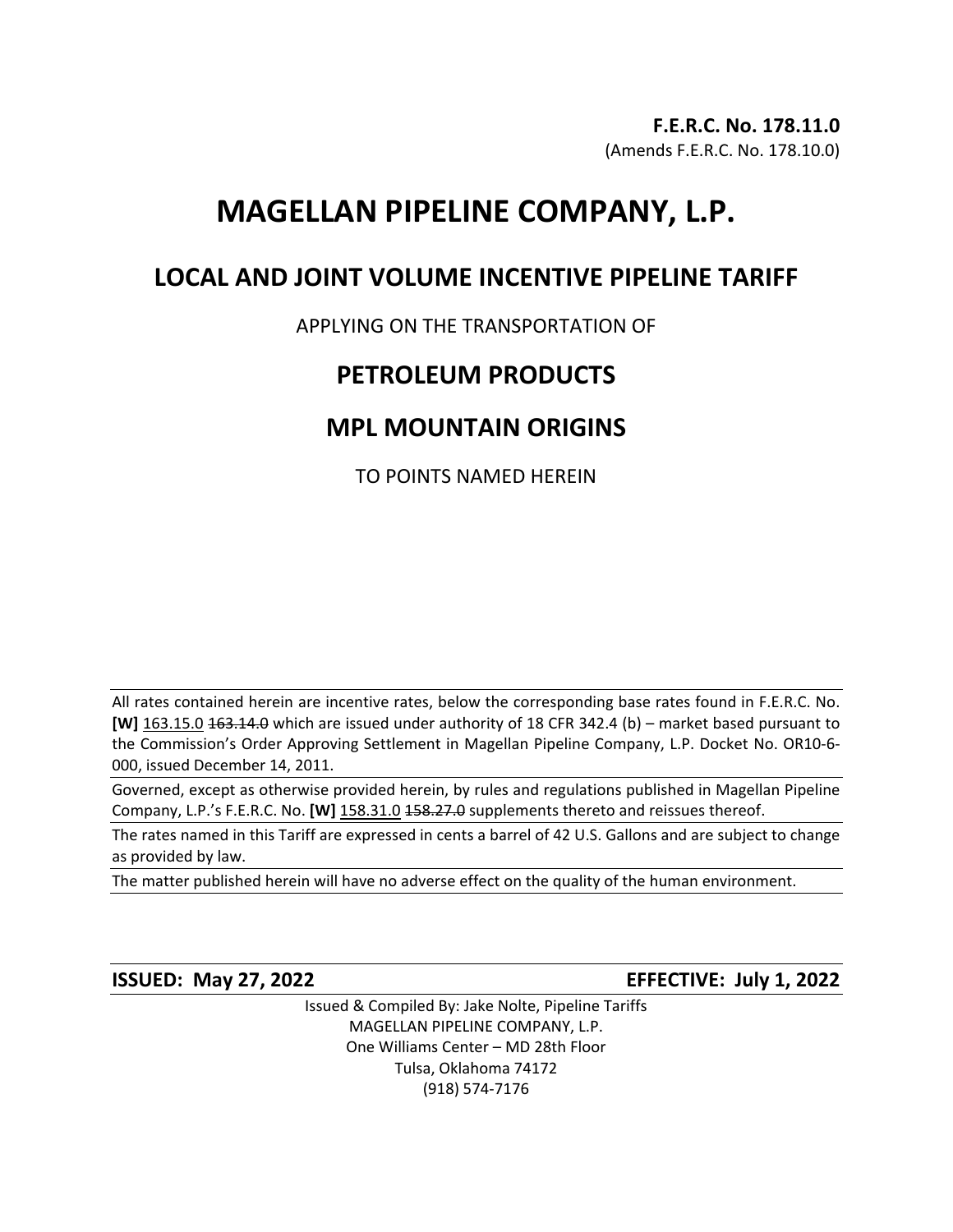#### **ITEM NO. 100 THREE YEAR VOLUME INCENTIVE PROGRAM**

From: El Dorado, KS

To: Denver, CO

1. Rates set forth in this Item apply to deliveries of Low Octane Gasoline Blendstock ("FLB"), from the Incentive Rate Origin defined as El Dorado, KS to the Single Incentive Destination defined as Denver, CO.

Any Shipper desiring to avail itself of the Incentive Rates, as set forth herein must satisfy all of the following provisions.

- Shippers must enter into a prior written commitment with Carrier.
- The Commitment Term shall be thirty-six (36) months, but not longer than the effectiveness of this Item or any successive issues, reissues and amendments thereto.
- The Effective Date of this commitment will be on the date of acceptance by Carrier of an executed written commitment from the Shipper, no later than the first day of the first calendar month following receipt by Carrier of the executed written commitment.
- The Total Guaranteed Committed Volume under this Item is **3,285,000 barrels over the thirty-six month** Commitment Term, which shall equate to a Minimum Annual Guaranteed Committed Volume under this Item of **1,095,000 barrels per year** over the Commitment Term.

2. In addition to the terms and conditions contained in this item, all applicable rules and regulations in MPL's F.E.R.C. NO. **[W]** 158.31.0 458.27.0, supplements thereto and reissues thereof, also apply

| <b>FROM</b>                                                                                              | <b>TO</b>  | <b>ANNUAL TIER THRESHOLD</b>                         | <b>INCENTIVE RATE</b><br>(cents per barrel) |
|----------------------------------------------------------------------------------------------------------|------------|------------------------------------------------------|---------------------------------------------|
| El Dorado, KS                                                                                            | Denver, CO | 0-1,095,000 bbls                                     | $[1]$ 175.98                                |
|                                                                                                          |            | [W] $1,095,001$ $1,095,000$ bbls -<br>1,825,000 bbls | $[1]$ 156.42                                |
|                                                                                                          |            | $> 1,825,000$ bbls                                   | [I] 195.55 $(a)$                            |
| No storage facilities provided by Carrier at destination, for product of Low Octane Gasoline Blendstock. |            |                                                      |                                             |

### 3. **Tiered Volume Incentive Rates**

(a) Base rate

4. Volumes delivered at the Single Incentive Destination for the Shipper, including any volumes obtained by title transfer from another Shipper, will apply toward the Minimum Annual Committed Volume. Title transfer of eligible barrels from another Shipper or Shippers to a Participating Shipper must occur prior to time of delivery at the Incentive Destination. The Incentive Rate contained herein will only apply to volumes transported by Shipper, in its name, from the applicable origin, and delivered at the Incentive Destination from Shipper's inventory during the Commitment Term (i.e., the original shipment date must be within the Commitment Term) from the defined Incentive Rate Origins.